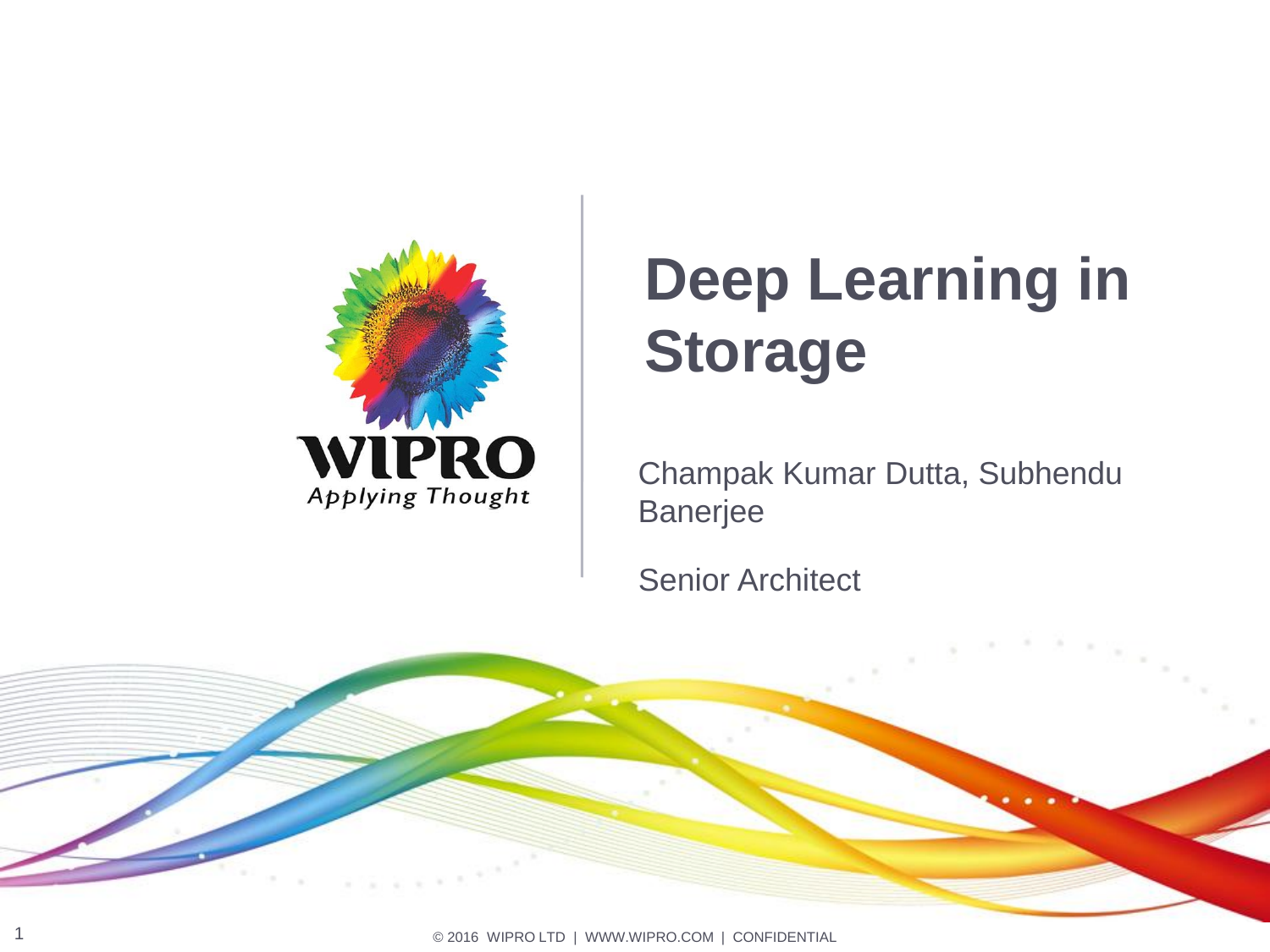# **Deep Learning Applications in IT**

## **Deep Learning Applications in Storage**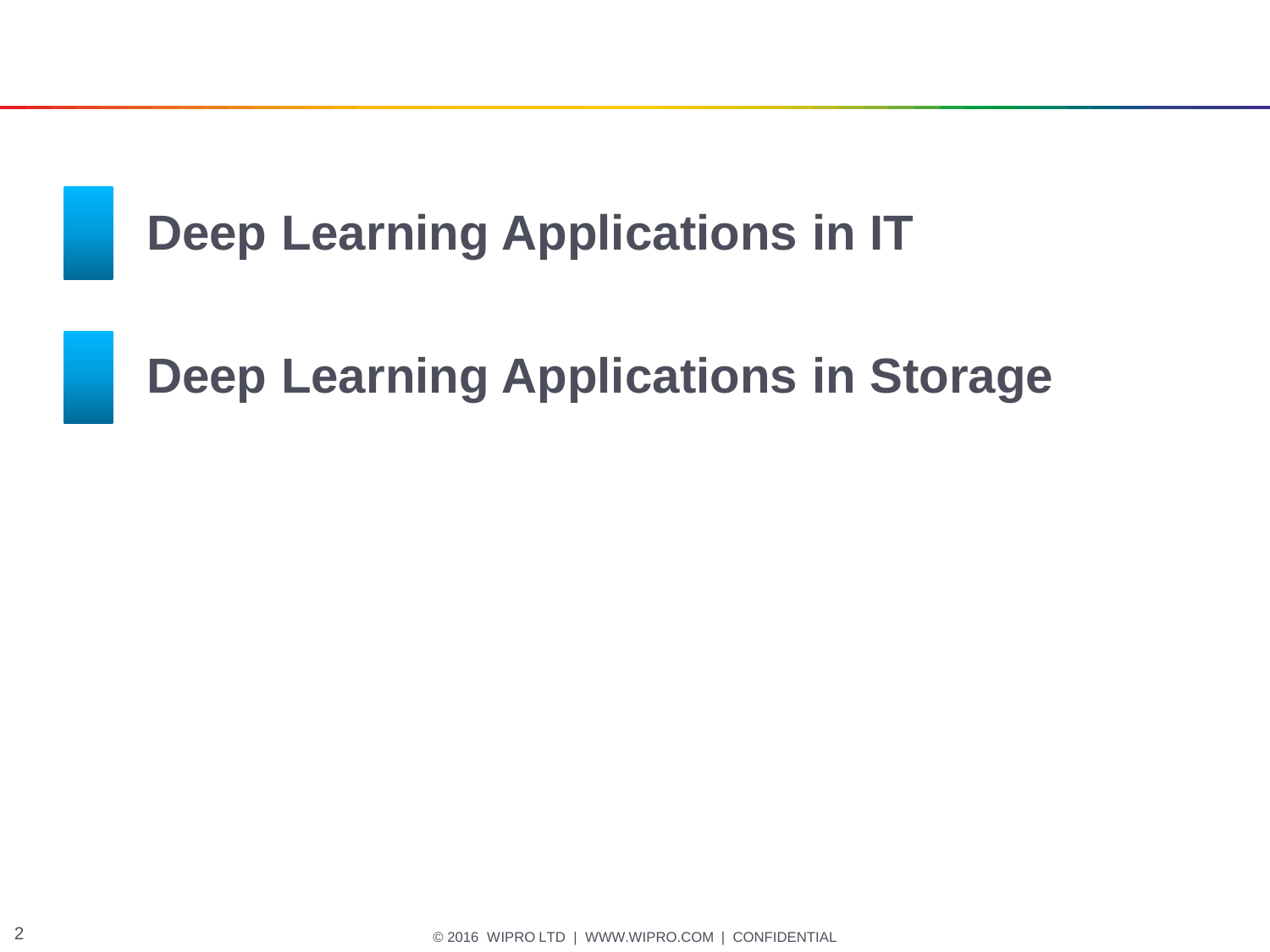

# **Deep Learning Applications**

IT - General

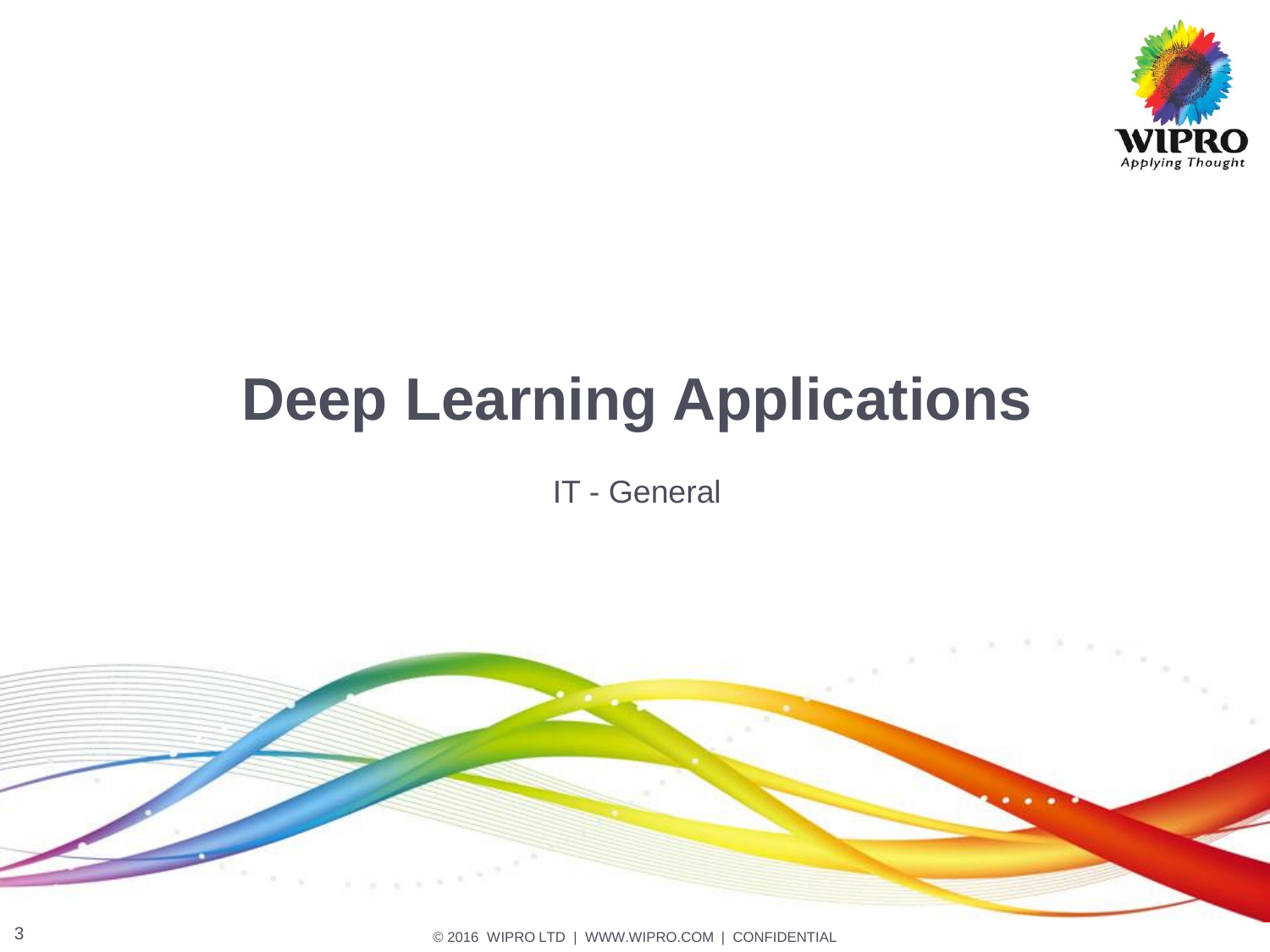# **Image Processing Example (CNN)**



4 © 2016 WIPRO LTD | WWW.WIPRO.COM | CONFIDENTIAL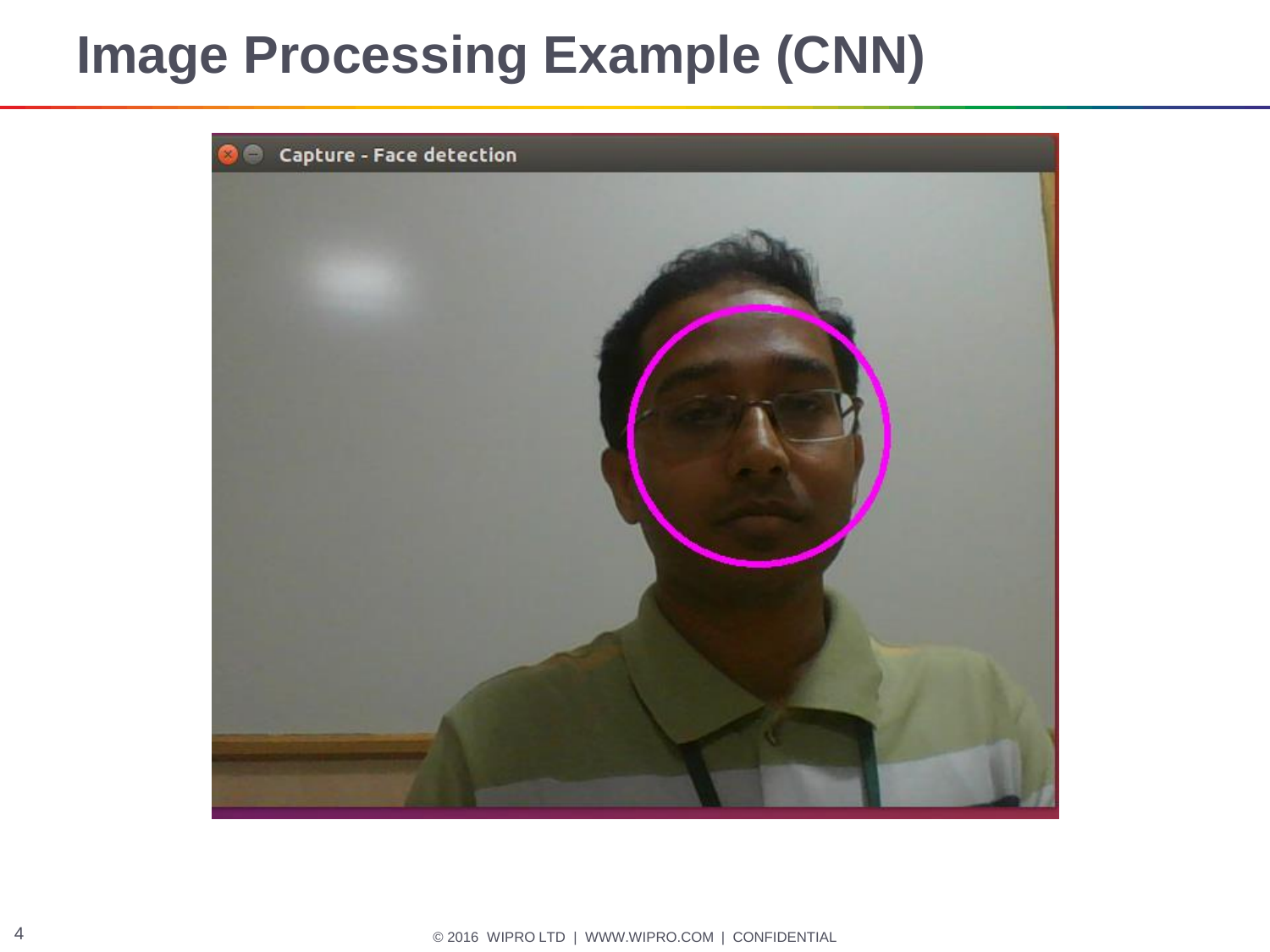# **Image Processing – Overview I**

 The easiest way to understand a *convolution* is by thinking of it as a sliding window function applied to a matrix. It becomes quite clear looking at a visualization:



 The sliding window is called a *kernel, filter,* or *feature detector.* Here we use a 3×3 filter, multiply its values element-wise with the original matrix, then sum them up.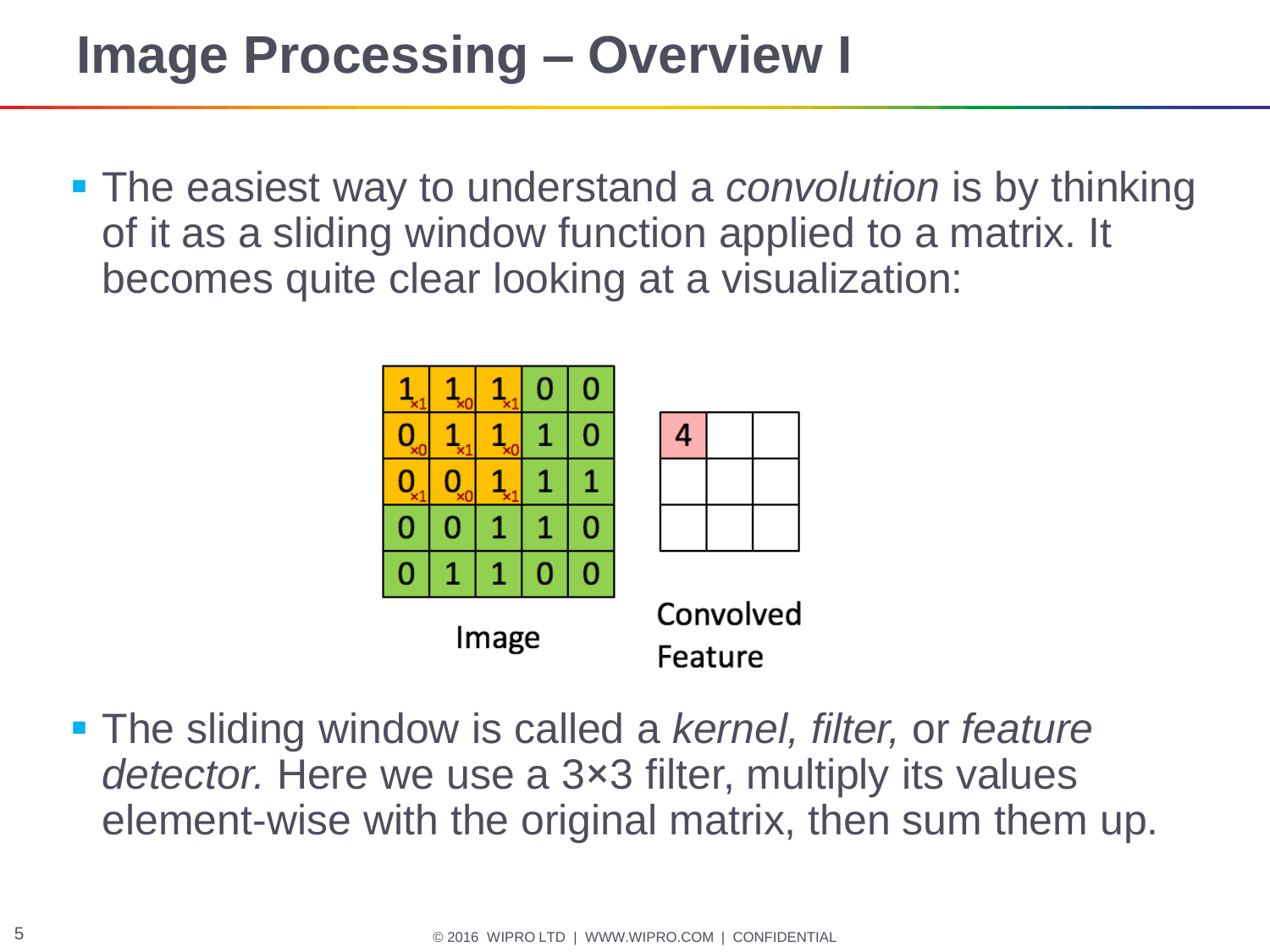#### **Image Processing – Overview II**

| 0 | 0 | 0 | 0  | 0  | 30 | 0 |
|---|---|---|----|----|----|---|
| 0 | 0 | 0 | 0  | 30 | 0  | 0 |
| 0 | 0 | 0 | 30 | 0  | 0  | 0 |
| 0 | 0 | 0 | 30 | 0  | 0  | 0 |
| 0 | 0 | 0 | 30 | 0  | 0  | 0 |
| 0 | 0 | 0 | 30 | 0  | 0  | 0 |
| 0 | 0 | 0 | 0  | 0  | 0  | 0 |



**Pixel representation of filter** 

Visualization of a curve detector filter



https://adeshpande3.github.io/adeshpande3.github.io/A-Beginner's-Guide-To-Understanding-Convolutional-Neural-Networks/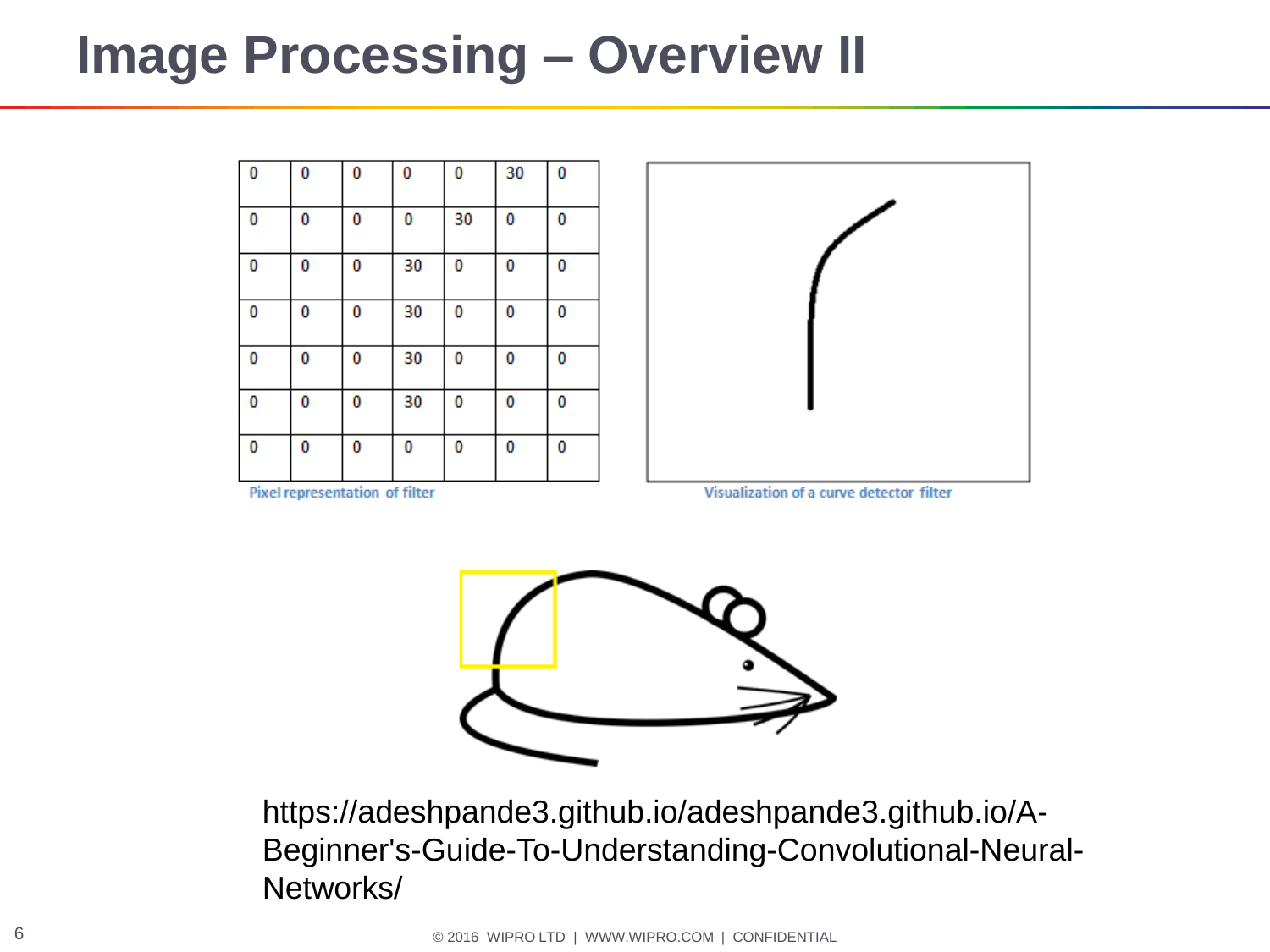# **Stock Prediction Example (RNN and LSTM)**

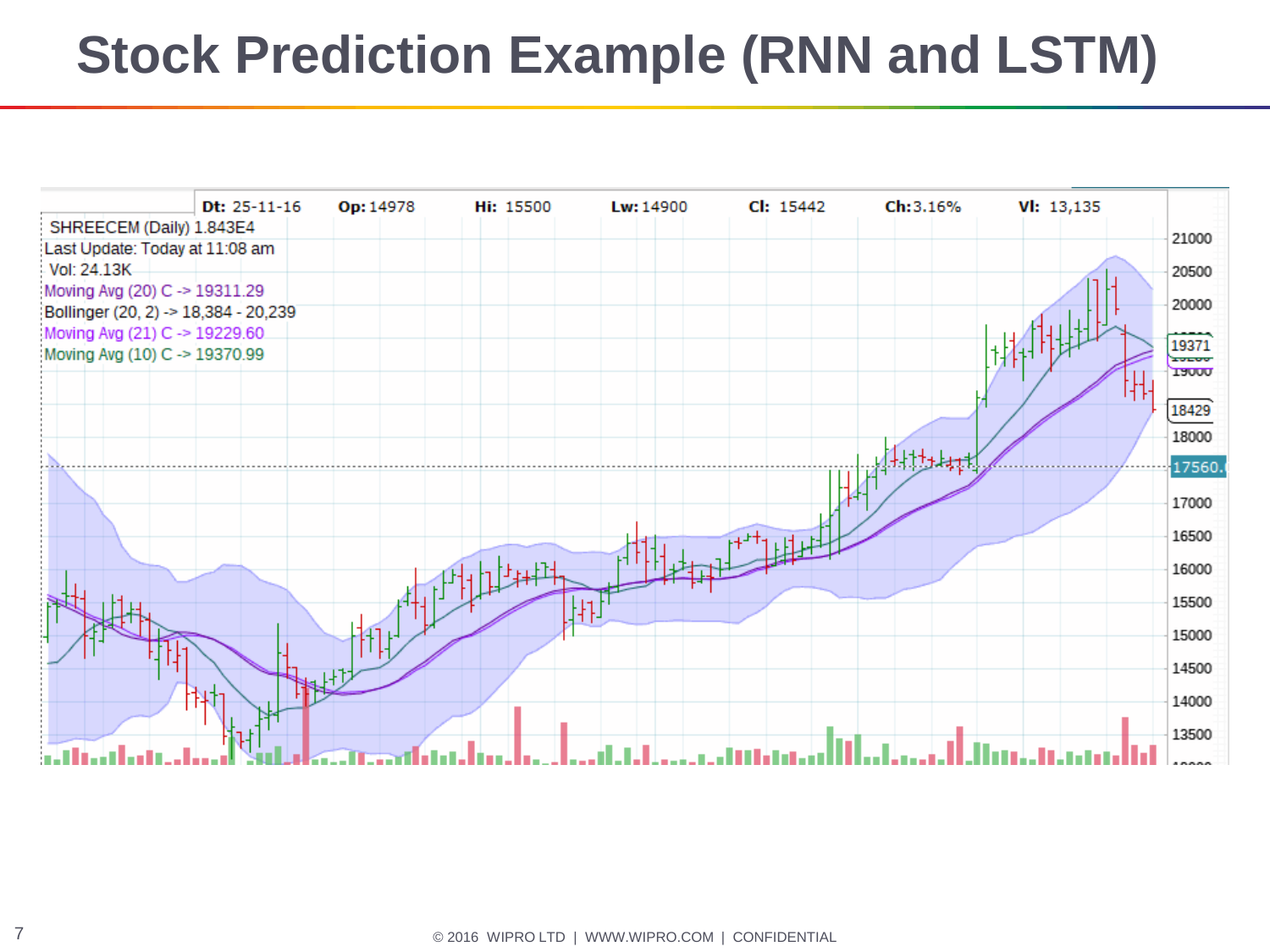### **Stock Market Example - Process**

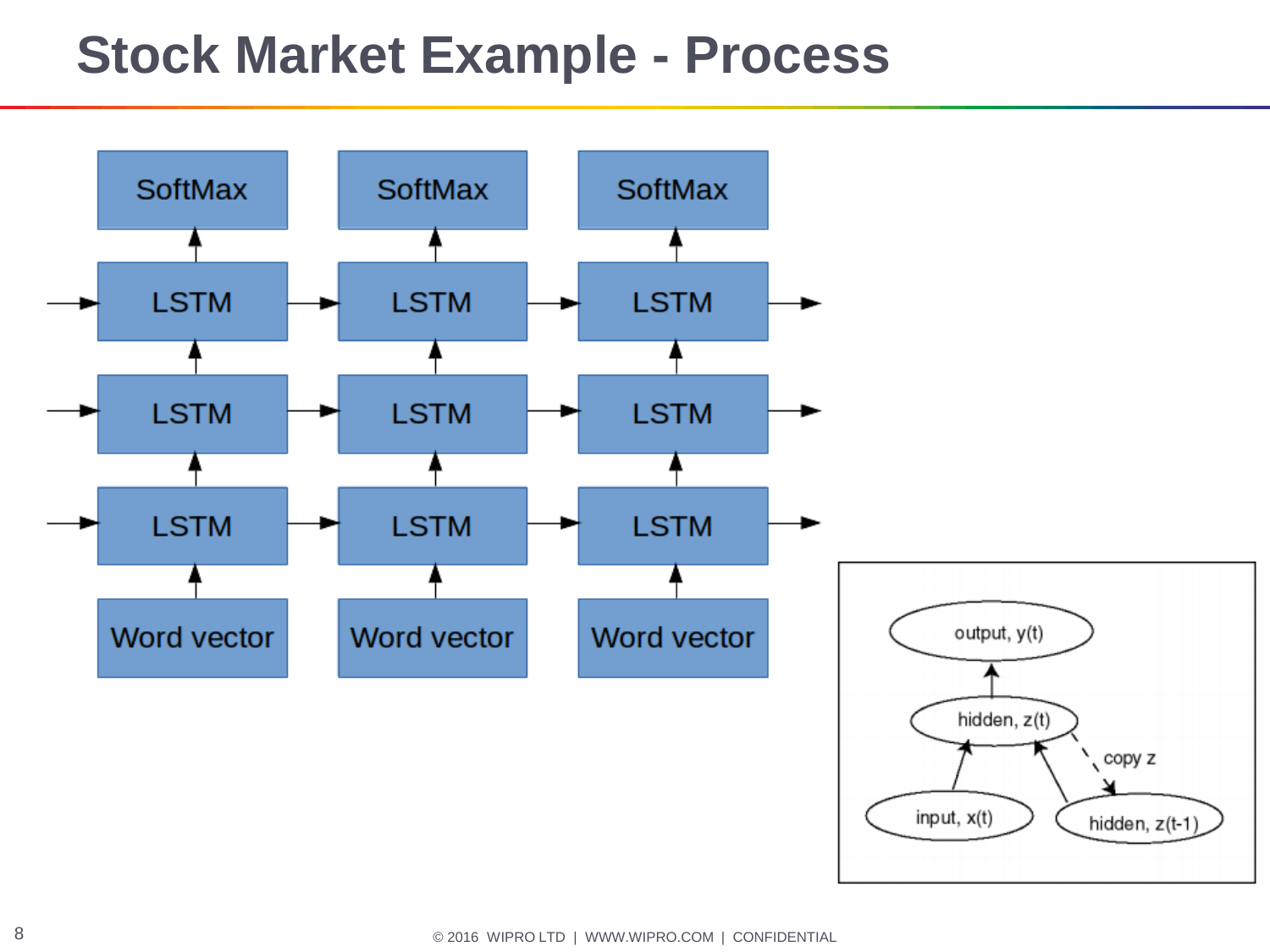### **Person-Movie Relationship – RBM/Autoenc**

|                | <b>M1</b>   | <b>M2</b>            | $\blacksquare$ M3 | $\mid$ M4 |   | $\parallel$ M5 $\parallel$ M6 $\parallel$ | <b>M7</b> | <b>M8</b> |
|----------------|-------------|----------------------|-------------------|-----------|---|-------------------------------------------|-----------|-----------|
| P <sub>1</sub> | $\mathbf 1$ | 1                    | 1                 |           |   |                                           |           |           |
| P <sub>2</sub> |             | $\blacktriangleleft$ |                   |           |   |                                           |           |           |
| P <sub>3</sub> |             |                      | ↿                 |           |   |                                           |           |           |
| P <sub>4</sub> |             |                      |                   | 1         | 1 |                                           |           |           |
| <b>P5</b>      |             |                      |                   |           |   |                                           |           |           |
| <b>P6</b>      |             |                      |                   |           |   |                                           |           |           |

Person to Model, Model to Person, Model Strength SVD (Matrix representation)

 $A = U\Sigma V^T$ 

where U is an  $m \times m$  orthogonal matrix<sup>1</sup> whose columns are the eigenvectors of  $AA<sup>T</sup>$ , V is an  $n \times n$ orthogonal matrix whose columns are the eigenvectors of  $A<sup>T</sup>A$ , and  $\Sigma$  is an  $m \times n$  diagonal matrix of the form

$$
\Sigma = \begin{pmatrix} \sigma_1 & & & & \\ & \ddots & & 0 & \\ & & \sigma_r & & \\ & & 0 & & \\ & & & & \ddots \\ & & & & & 0 \end{pmatrix}
$$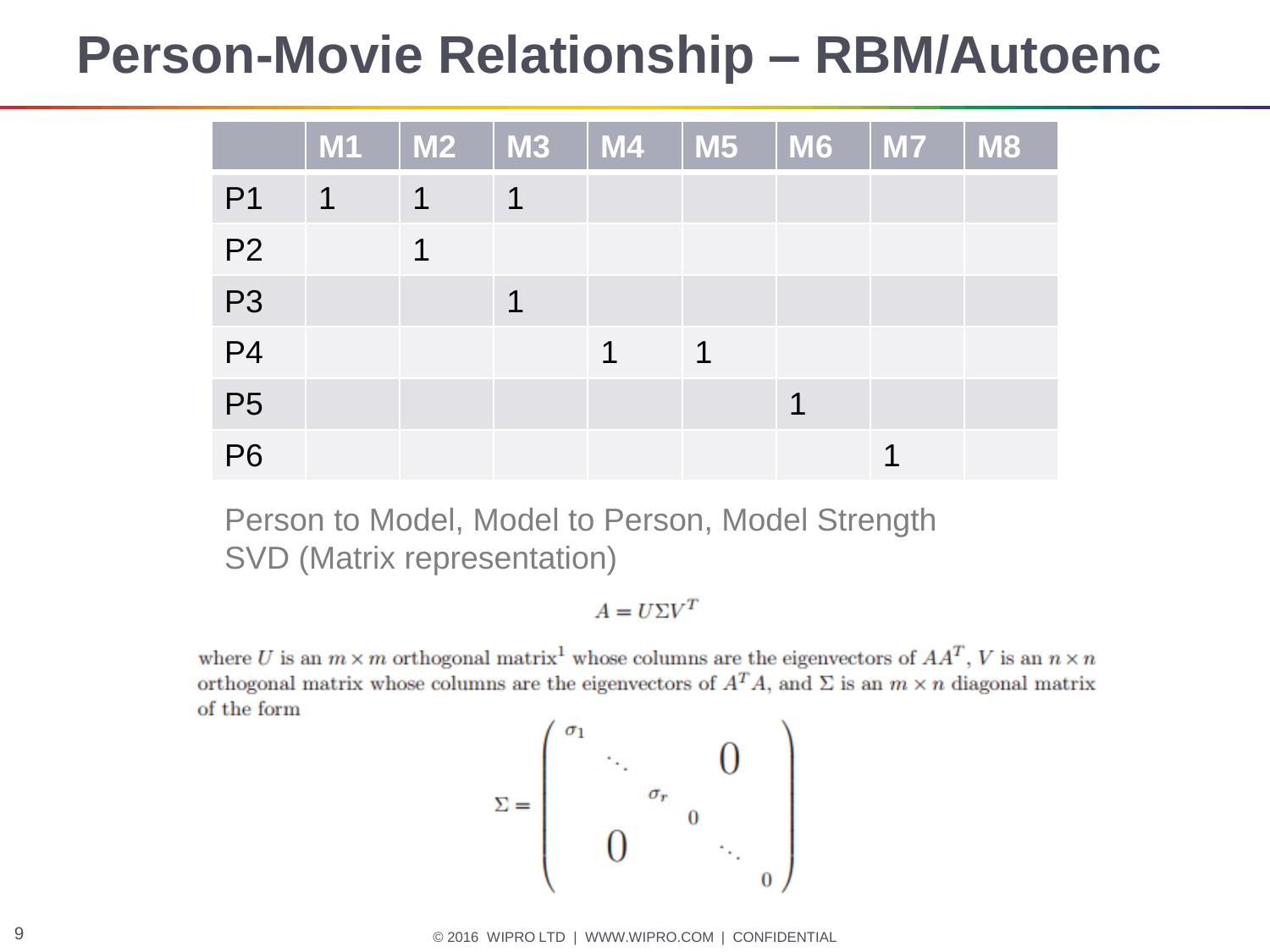## **RBM**

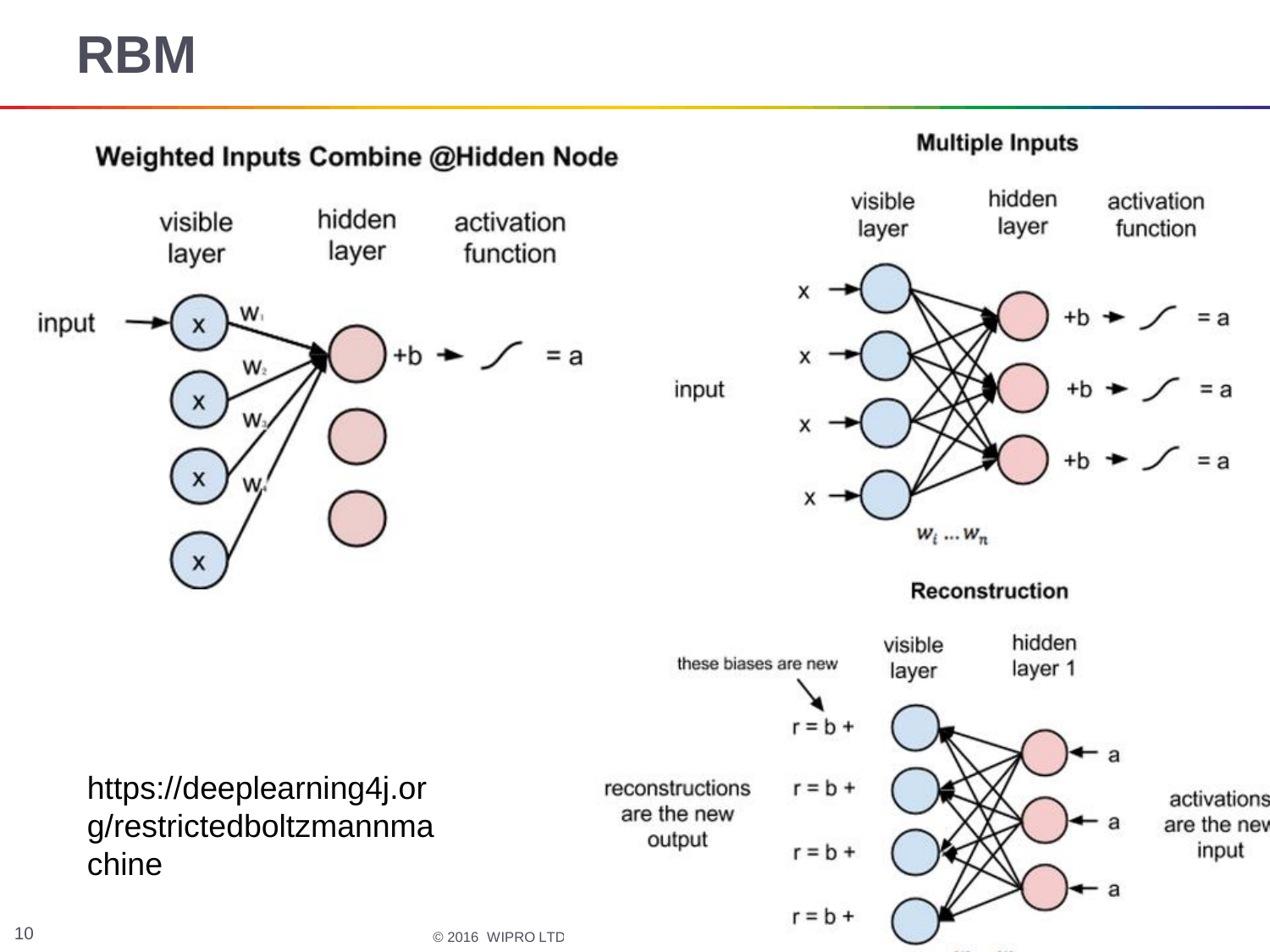# **NLP Example**

- **Term Frequency, Inverse Document Frequency tfidf**
- **Word Representation** 
	- One hot: [1,0,0,0], [0,1,0,0], [0,0,1,0], [0,0,0,1]
	- Vector Representation and Cosine Similarity

|                   | <b>King</b> | <b>Queen</b> | <b>Man</b> | Woman |
|-------------------|-------------|--------------|------------|-------|
| Familiarity       | 0.90        | 0.9          | 0.02       | 0.02  |
| Wealth            | 0.90        | 0.99         | 0.5        | 0.5   |
| Gender            | .           |              |            |       |
| <b>Other Attr</b> |             |              |            |       |

■ Word2Vec

$$
P(w_t|h) = \text{softmax}(\text{score}(w_t, h))
$$
  
= 
$$
\frac{\exp{\{\text{score}(w_t, h)\}}}{\sum_{\text{Word } w' \text{ in Vocab}} \exp{\{\text{score}(w', h)\}}}
$$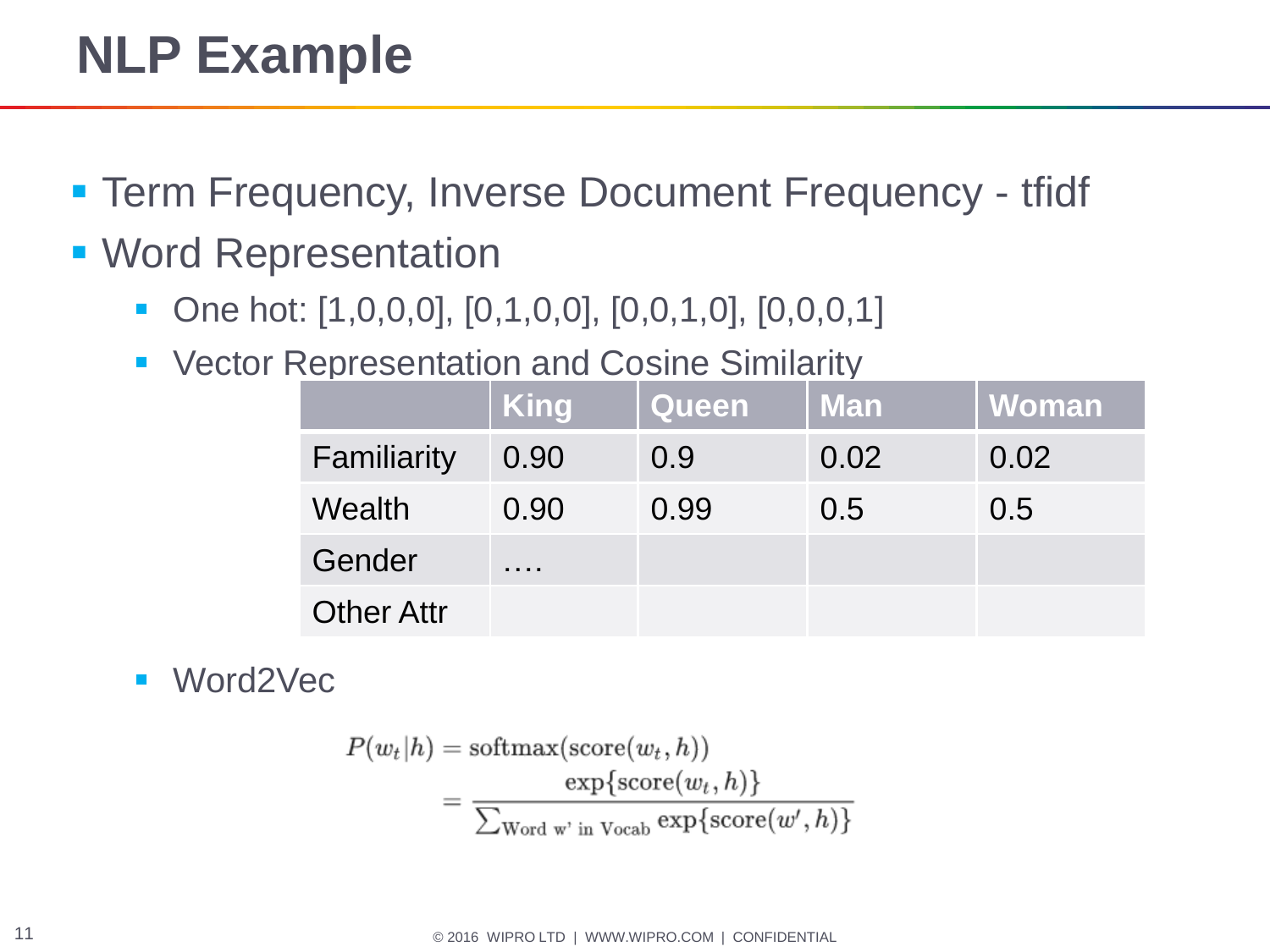

# **Deep Learning Applications**

IT - Storage

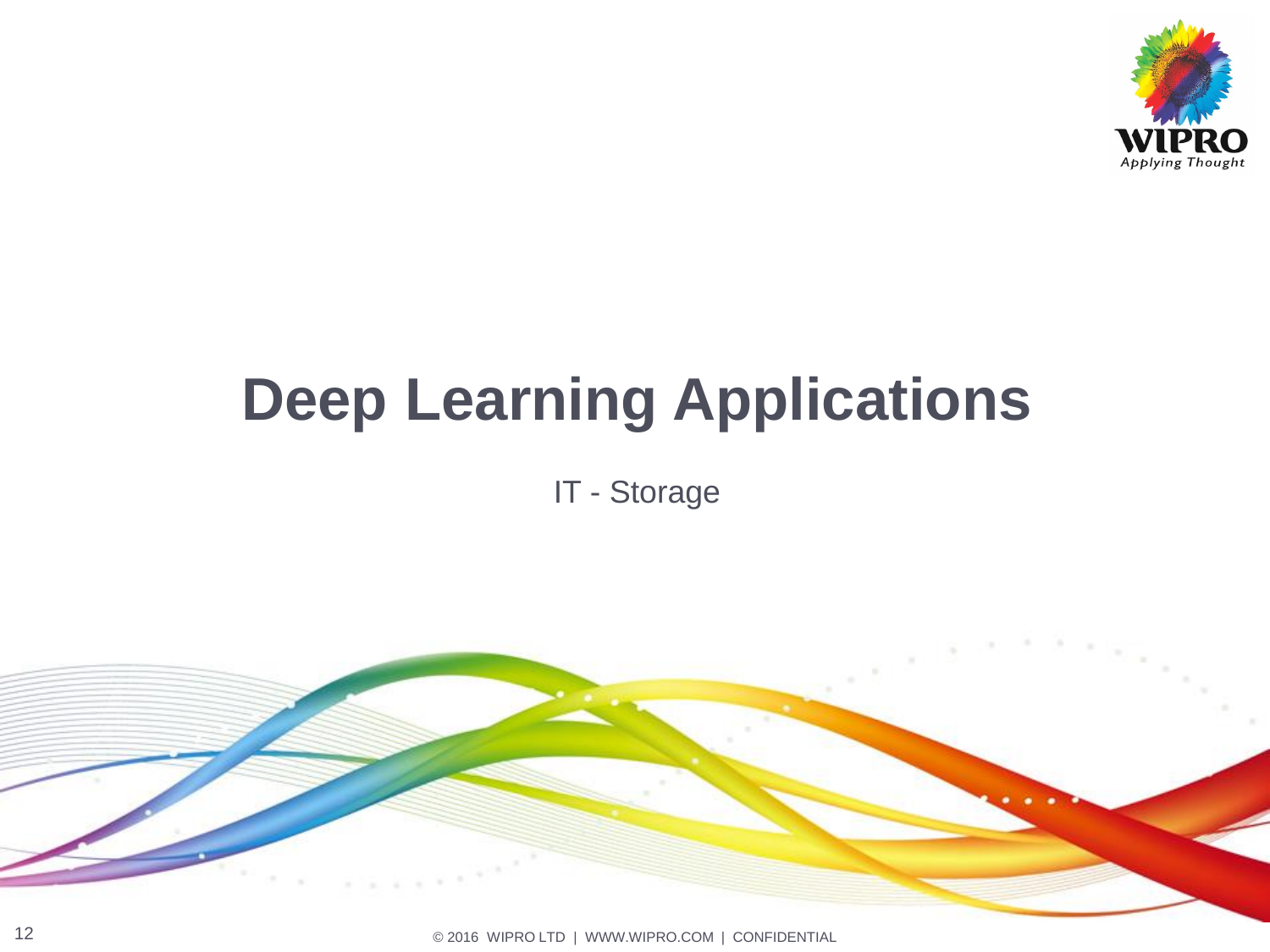

# **Prefetching**

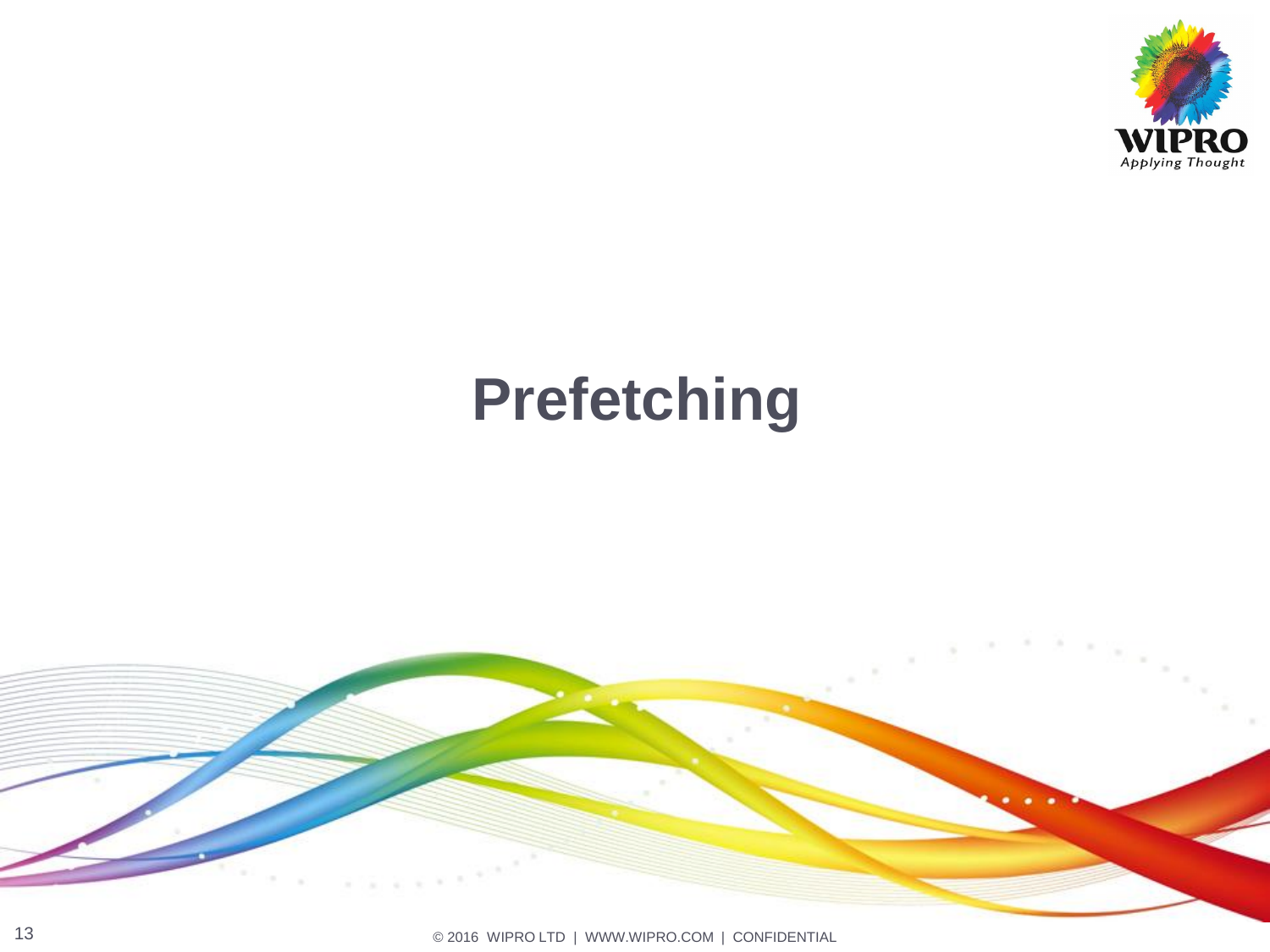## **Vector Representation example**

- **Physical location of block**
- **File it belongs to**
- **User who owns the file**
- **Creation time**
- **Access time**

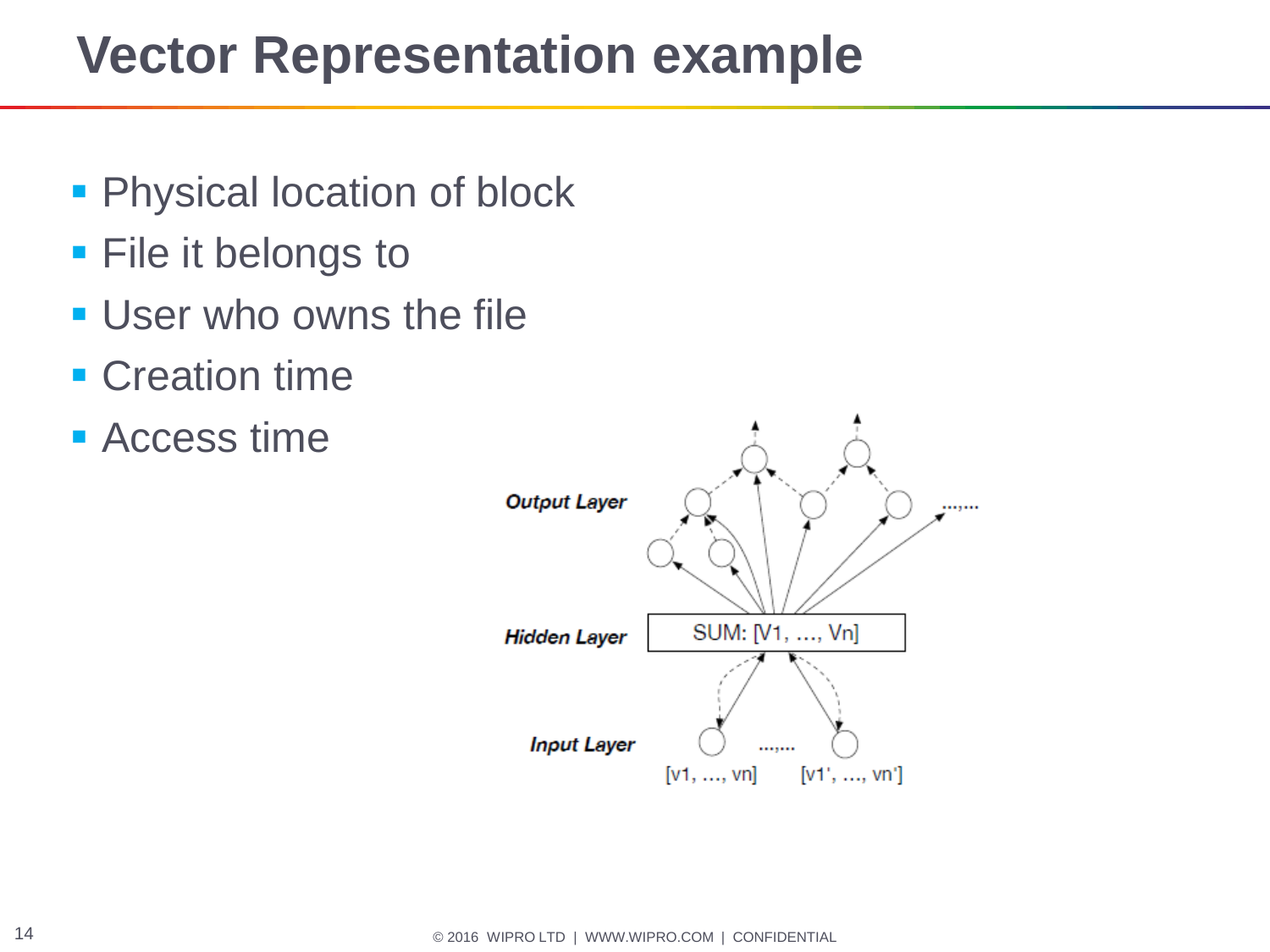- **VM Migration** 
	- **PreCopy and Post Copy**
	- PostCopy results in network fault and copies faulted data. Also prefetches pages
	- Vector representation Pages belonging to schedulable processes
- **Tiering** 
	- Block movement between Tiers
	- Predicting blocks to be accessed in near future
- NFS 4.2 has application hint for caching
	- Cache or no cache
	- No application intelligence
	- Local FS Read ahead size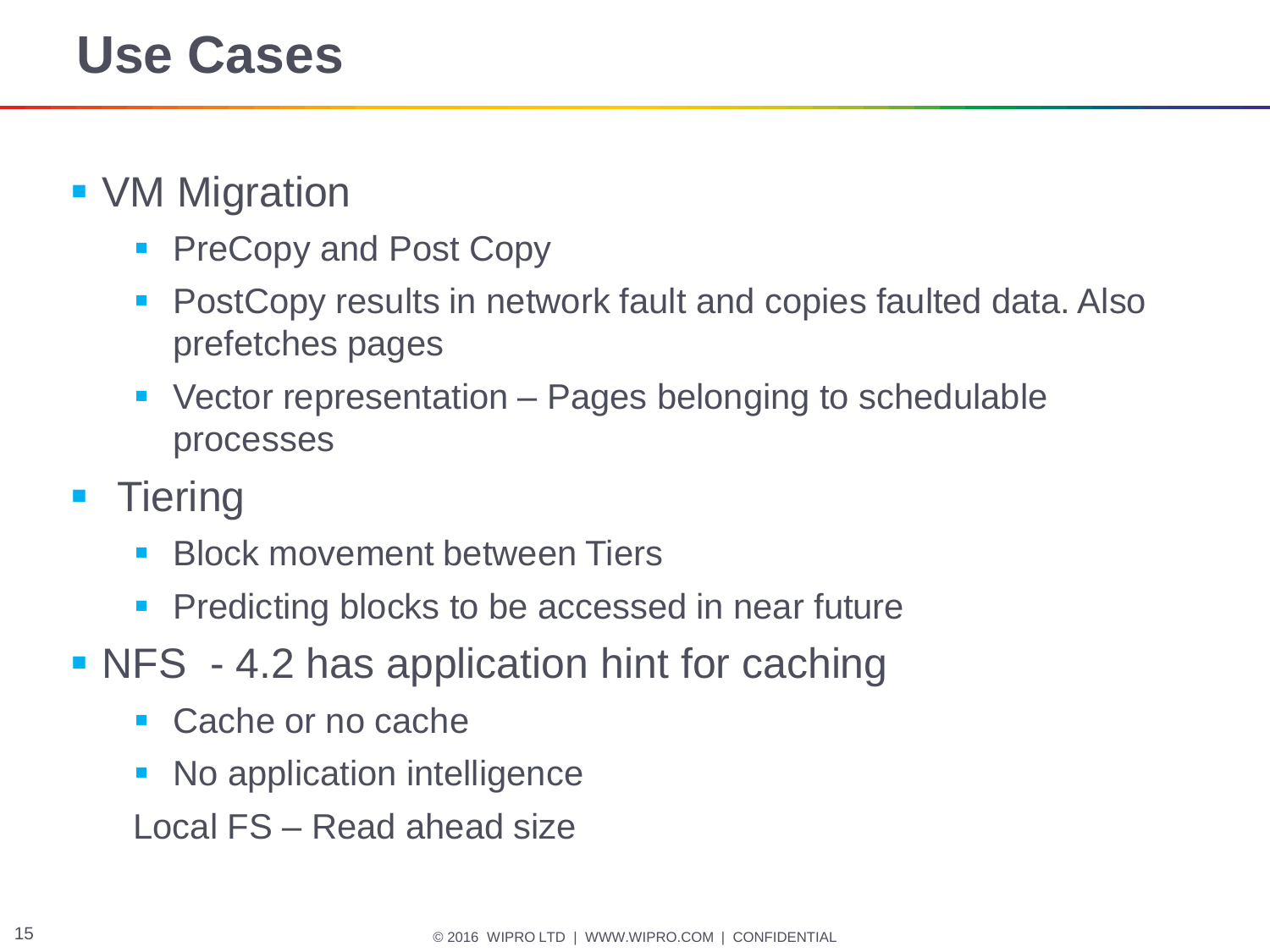

# **Capacity/Performance**

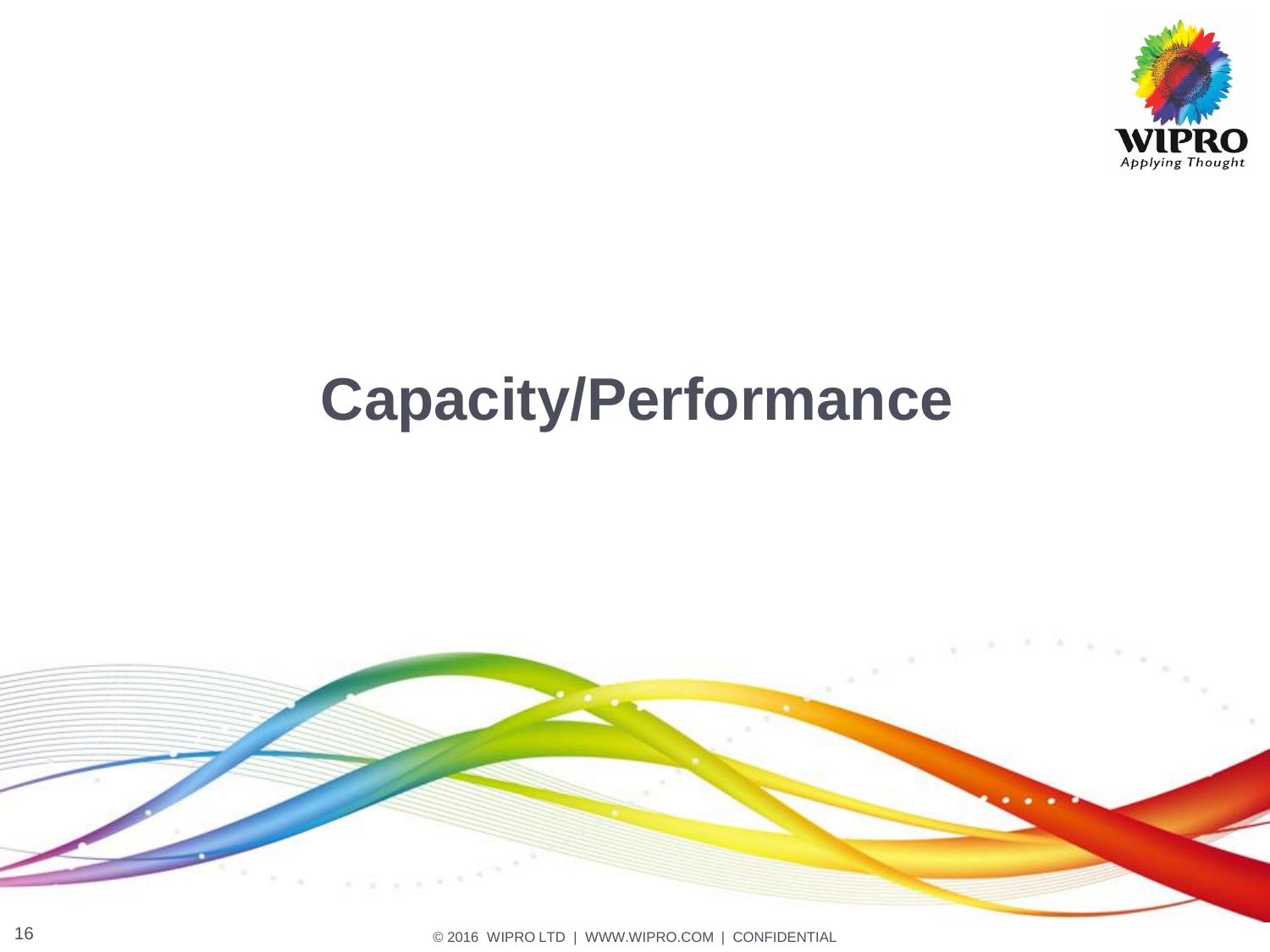- Power Consumption in Data Center Historical Power consumption Data, CPU Memory Utilization, IO/Network **Workload**
- Performance Modelling and Prediction inter-arrival time, and sequential-scan run-length, queue time, seek and rotational latency, transfer time, sequential/random, read/write ratio – CART (Classification and Regression Tree) model
	- Parameter selection additive and subtractive
		- CART model CUT points are chosen
		- **RBM** to get latent features subsequent regression can find the metric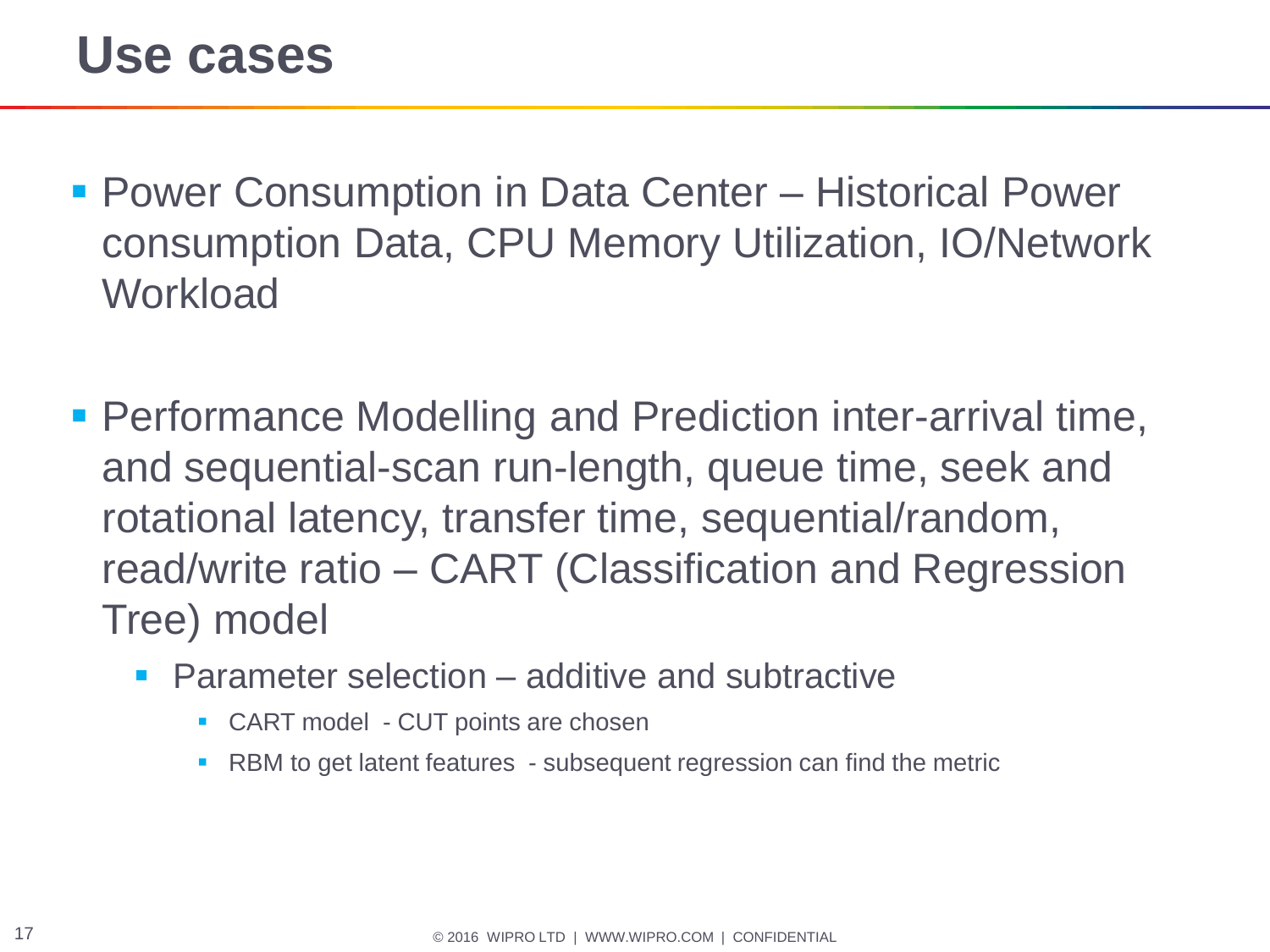

# **Predictive Failure**

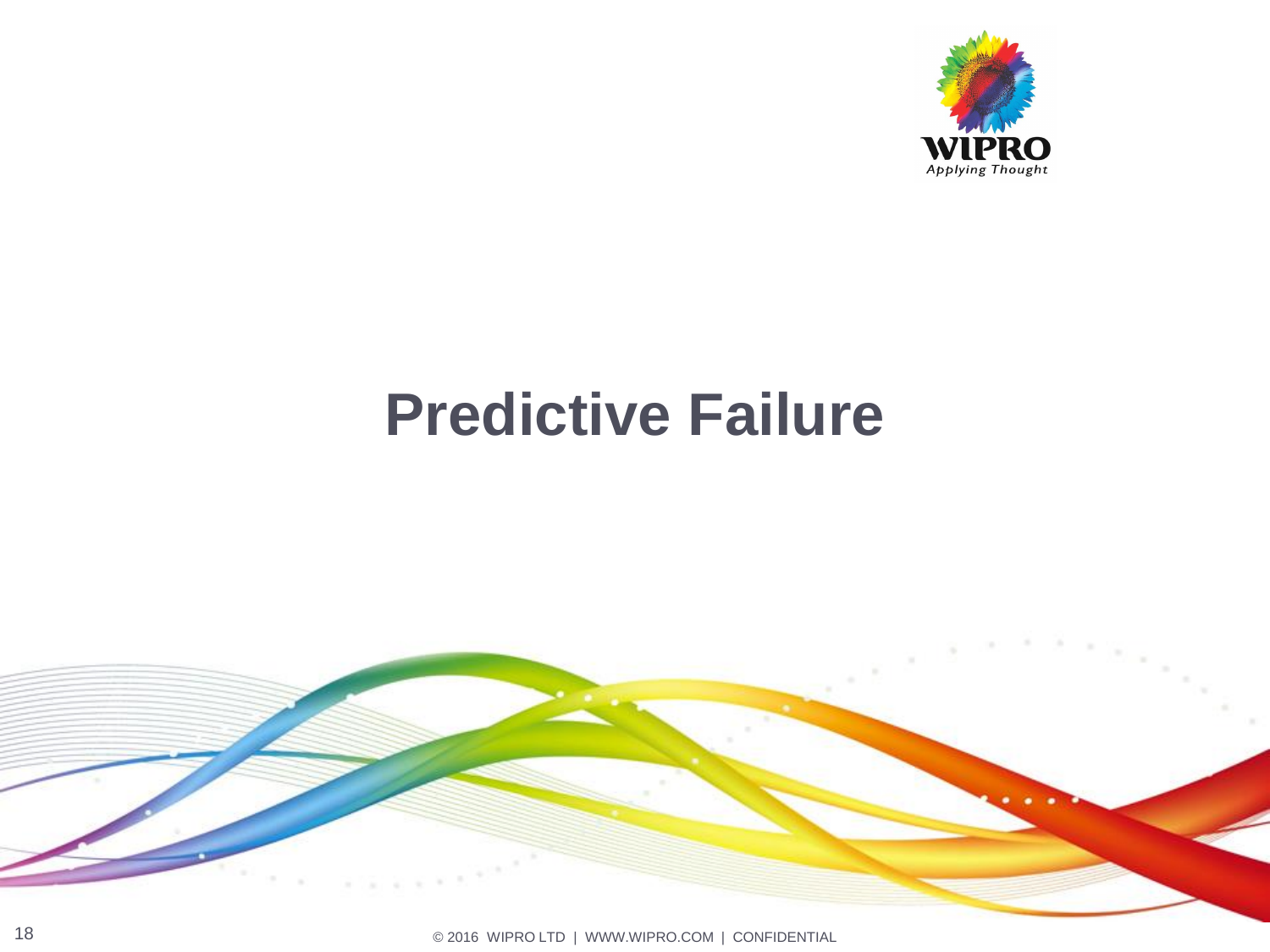#### **Use cases**

**"Recently, LSTM autoencoders and encoder-decoder frameworks** have been used as **reconstruction models** where some form of reconstruction error is used as a measure of anomaly. The idea behind such models is: autoencoder is trained to reconstruct the normal time-series and it is assumed that such a model would do badly to reconstruct the anomalous time-series having not seen them during training."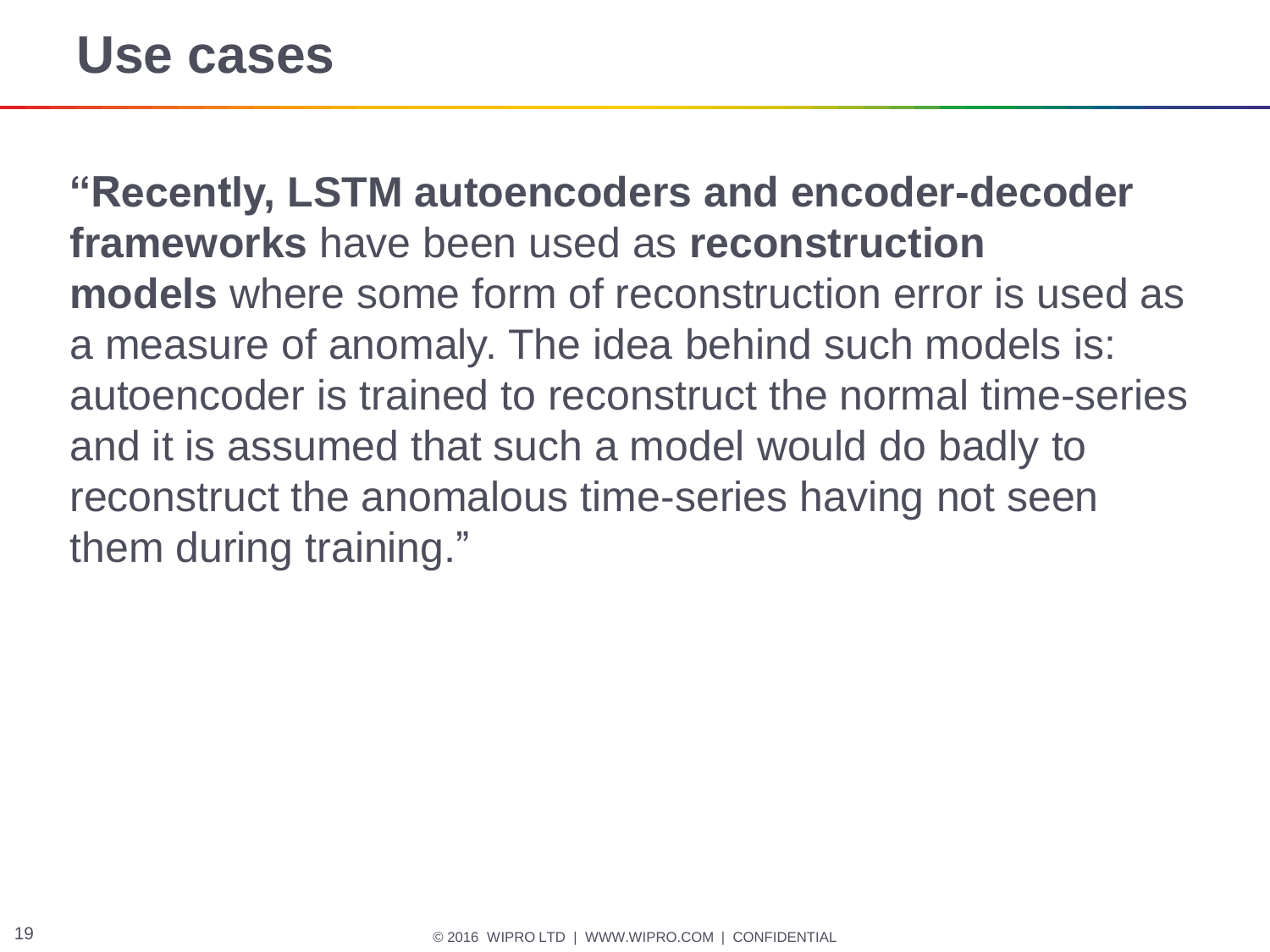

# **Miscellaneous**

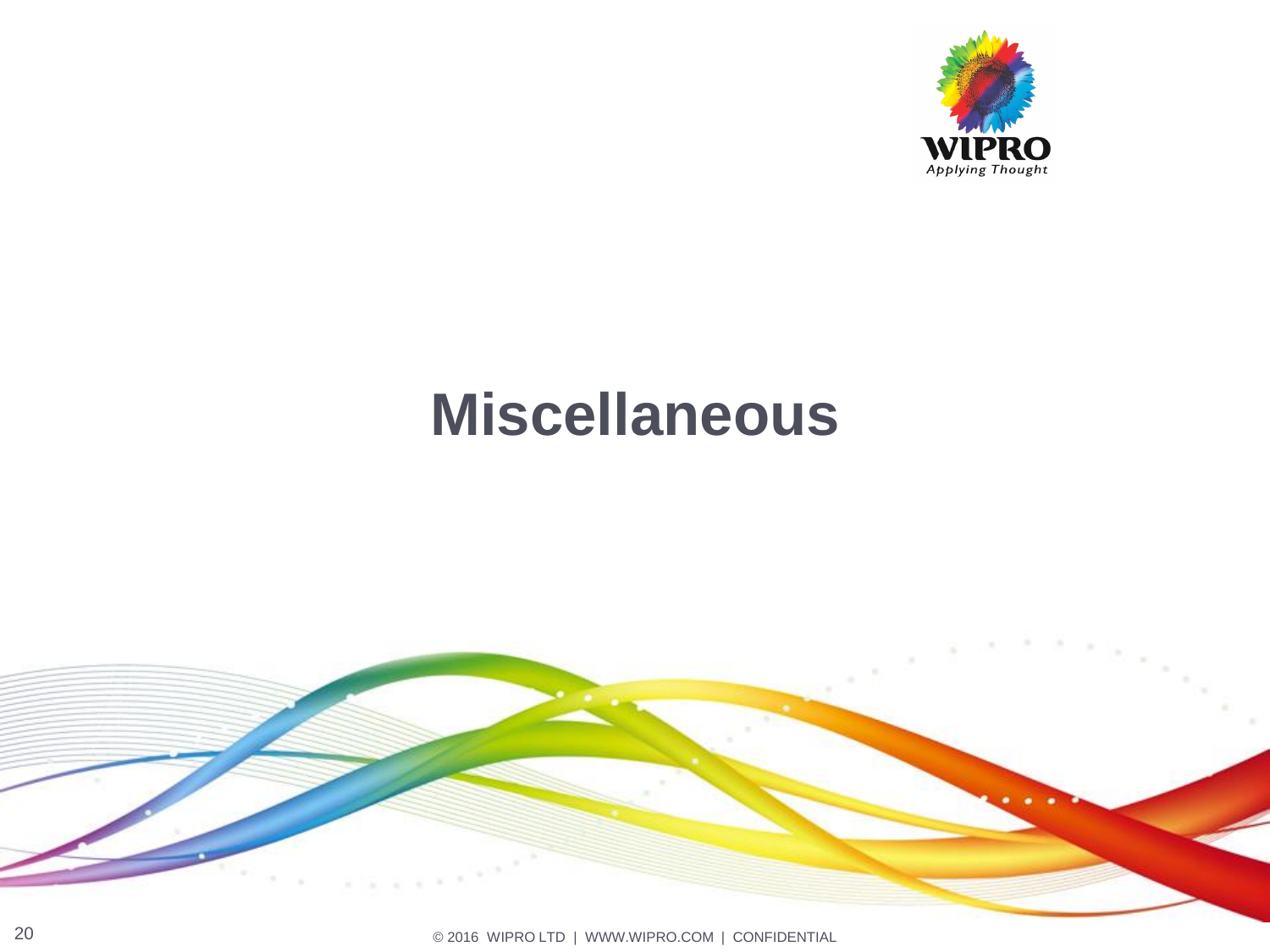#### **Parameters**

- **Load Balancing some of the parameters** 
	- **Latency**
	- **Response Time**
	- **Reject connection count**
- Generalized Resource Management
	- **Protocol Detection**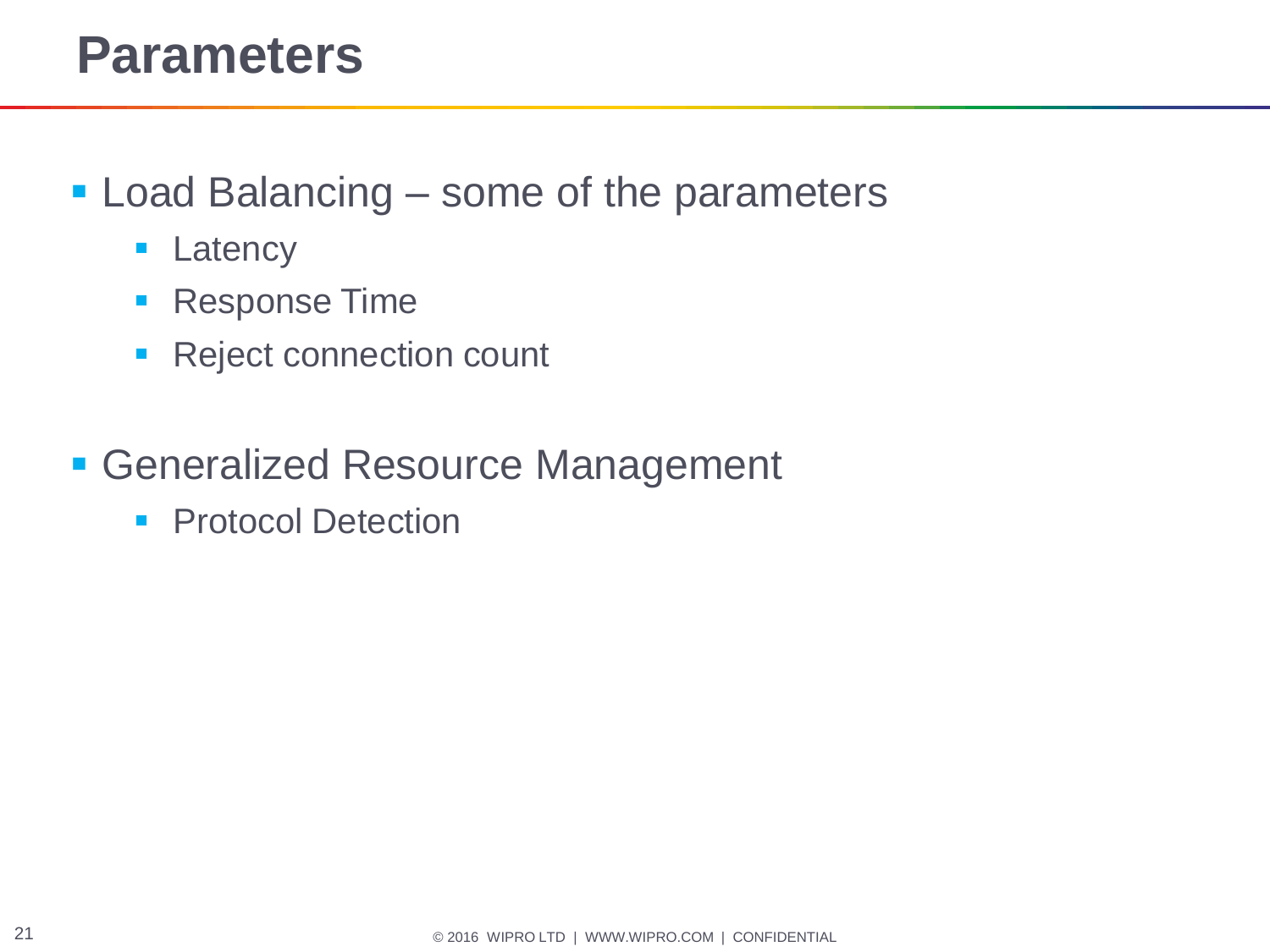### **References**

<http://web.cs.iastate.edu/~cs577/handouts/svd.pdf>

[https://www.slideshare.net/ananth/word-representation-svd-lsa](https://www.slideshare.net/ananth/word-representation-svd-lsa-word2vec)[word2vec](https://www.slideshare.net/ananth/word-representation-svd-lsa-word2vec)

<http://ieeexplore.ieee.org/document/7576472/>

https://www.quora.com/How-do-I-use-LSTM-Networks-for-timeseries-anomaly-detection